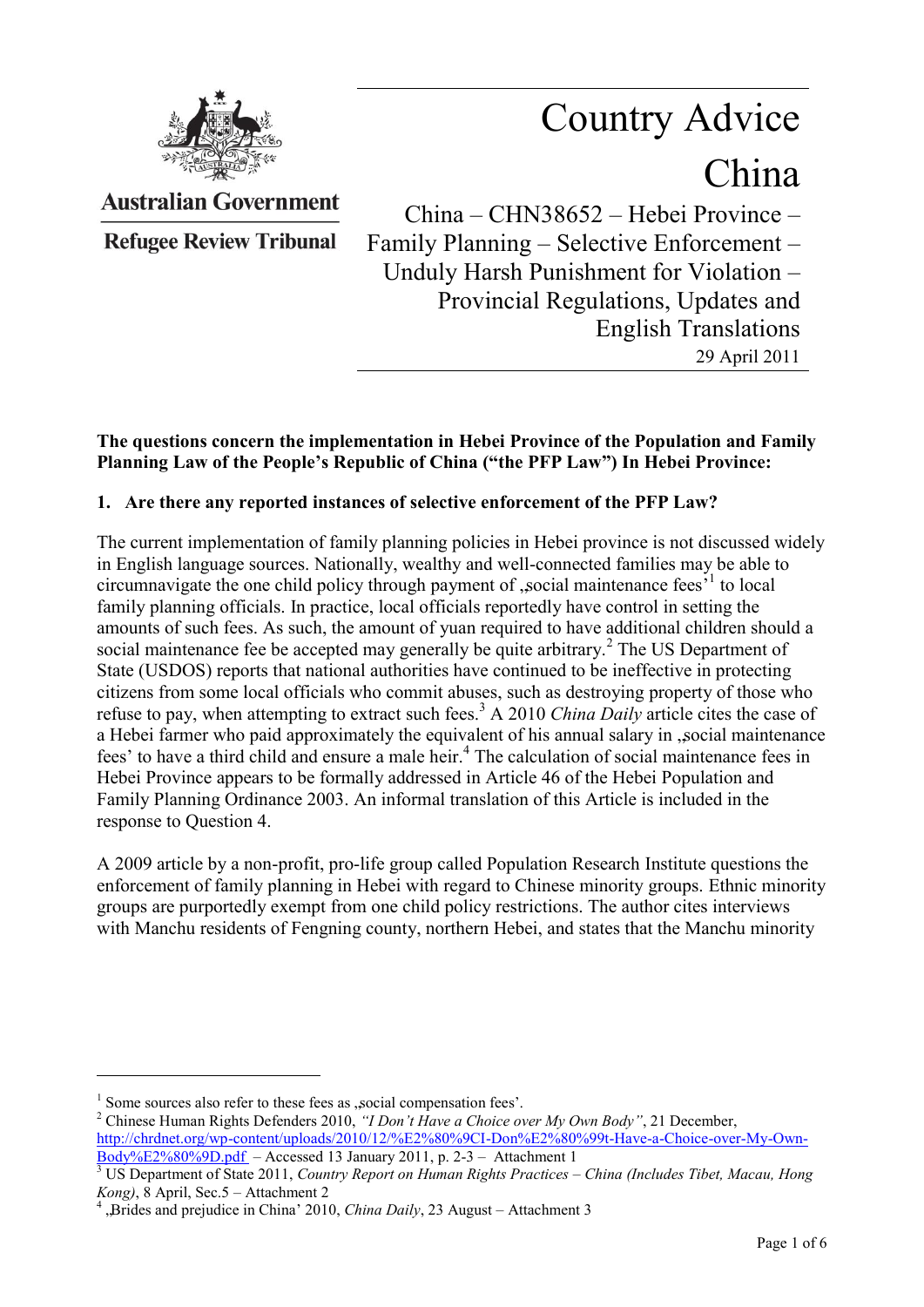in this area appear to be subject to the same family planning restrictions as the rest of the population.<sup>5</sup>

The Population Research Institute article also explicitly raises the possibility that persons affected by disability may be selectively sterilised, citing a case in Luan county, eastern Hebei.<sup>6</sup>

More generally, enforcement of family planning policies and regulations can vary markedly between provinces, and even areas within a province under different local officials.<sup>78</sup> Chinese Human Rights Defenders reports that "[n]ot only do provincial governments adopt different regulations, but the work of implementation is subject to various local policy directives, as well as being open to interpretation by local officials." Penalties for unauthorised pregnancies may range from abortion or sterilisation to payment of , social maintenance fees' to local family planning officials. The severity of penalties within a given area may also vary from time to time, depending on whether population pressures have ceased or whether officials are running crack down campaigns to discourage unauthorised births. <sup>9</sup> The Immigration and Refugee Board of Canada reports that some local officials resort to coercion when under pressure to meet birth targets regulated by the government.<sup>10</sup>

## **2. Are there any reported instances of unduly harsh punishment for breaches of the PFP Law?**

Aside from the payment of social maintenance fees' as referred to in the response to Question 1, reports were located of forced abortions occurring in Hebei Province:

 A 2010 Associated Press article reported that a woman in southern China was detained, beaten and forced to have an abortion as her pregnancy, eight months advanced, violated family planning laws. The article states that similar cases have been reported in Hebei Province, but does not provide any further details.<sup>11</sup>

<sup>&</sup>lt;sup>5</sup> Population Research Institute 2009, "U.N. Population Fund Targets Minorities in China: New PRI Investigation Reveals the Manchus Are Under Fire, One-Child Policy Rigorously Enforced" *PRI Review*, v.19(4), July/August, Population Research Institute website

<http://www.pop.org/content/u-n-population-fund-targets-minorities-in-china-1218>– Accessed 27 April 2011 – Attachment 4

<sup>&</sup>lt;sup>6</sup> Population Research Institute 2009, "U.N. Population Fund Targets Minorities in China: New PRI Investigation Reveals the Manchus Are Under Fire, One-Child Policy Rigorously Enforced" *PRI Review*, v.19(4), July/August, Population Research Institute website

<http://www.pop.org/content/u-n-population-fund-targets-minorities-in-china-1218>– Accessed 27 April 2011 – [Attachment 4](file://ntssyd/refer/Research/2011/Web/UN%20Population%20Fund%20Targets%20Minorities%20in%20China%20New%20PRI%20Investigation%20Reveals%20the%20Manchus%20Are%20Under%20Fire%20One-Child%20Policy%20Rigorously%20Enforced.doc%20%20) 

<sup>7</sup> Chinese Human Rights Defenders 2010, *"I Don't Have a Choice over My Own Body"*, 21 December, [http://chrdnet.org/wp-content/uploads/2010/12/%E2%80%9CI-Don%E2%80%99t-Have-a-Choice-over-My-Own-](http://chrdnet.org/wp-content/uploads/2010/12/%E2%80%9CI-Don%E2%80%99t-Have-a-Choice-over-My-Own-Body%E2%80%9D.pdf)[Body%E2%80%9D.pdf](http://chrdnet.org/wp-content/uploads/2010/12/%E2%80%9CI-Don%E2%80%99t-Have-a-Choice-over-My-Own-Body%E2%80%9D.pdf) – Accessed 13 January 2011, p. 2 – Attachment 1

<sup>8</sup> Department of Foreign Affairs and Trade 2007, *DFAT Report 604 – RRT Information Request: CHN31325*, 19 February – Attachment 5

<sup>9</sup> Chinese Human Rights Defenders 2010, *"I Don't Have a Choice over My Own Body"*, 21 December, [http://chrdnet.org/wp-content/uploads/2010/12/%E2%80%9CI-Don%E2%80%99t-Have-a-Choice-over-My-Own-](http://chrdnet.org/wp-content/uploads/2010/12/%E2%80%9CI-Don%E2%80%99t-Have-a-Choice-over-My-Own-Body%E2%80%9D.pdf) $Body\%E2\%80\%9D.pdf$  – Accessed 13 January 2011, p. 2-3 – Attachment 1

<sup>10</sup> Immigration and Refugee Board of Canada 2010, *CHN103502.E – China: Family planning laws, enforcement and exceptions; reports of forced abortions or sterilization of men and women particularily in the provinces of Guangdong and Fujian (2007 – May 2010)*, 9 Jul[y http://www.irb-](http://www.irb-cisr.gc.ca:8080/RIR_RDI/RIR_RDI.aspx?id=453047&l=e)

 $\frac{\text{cisr.gc.ca.8080/RIR\_RDI/RIR\_RDI.aspx?id=453047&l=e}}{\text{Id.Qkise}} - \text{Accessed 16 August 2010 - Attachment 6}}$ 

<sup>11</sup> "Chinese woman forced to abort eight-month foetus" 2010, *Associated Press*, 25 October – Attachment 7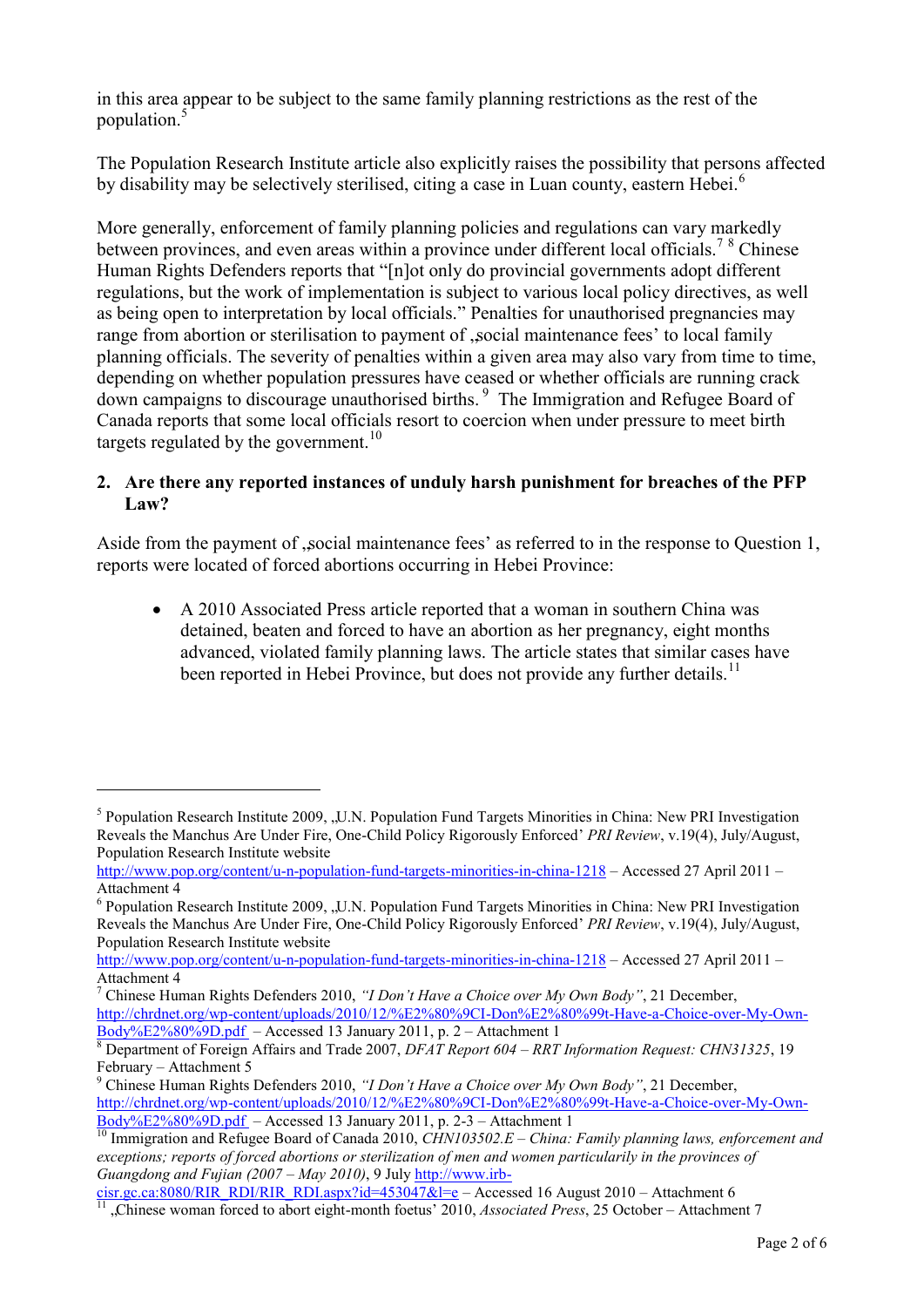- Similarly, a March 2007 report from the Immigration and Refugee Board of Canada noted that "[i]n 2005 and 2006, there were reports of forced abortions in Hebei and Anhui". However, no further information was provided in relation to these cases. <sup>12</sup>
- An alleged forced late term abortion occurred in Hebei in 2000. In this case, the ninemonth pregnant mother was allegedly forced to undergo an abortion in Luojiaying village, Anshan County, in September 2000 after violating planning regulations for conceiving the child five months before marrying the child"s father. The case has been widely reported in the media as the couple filed a lawsuit against family planning officials seeking compensation for subsequent medical expenses and psychological distress. The couple claim that local officials had initially agreed to accept a fine for the out-of-plan birth but later forced the woman to undergo an abortion which caused her severe medical problems.<sup>13 14</sup> A court ruled that the family planning officials had not violated any family planning laws by forcing the woman to have an abortion.<sup>15</sup>
- Additionally, a 2004 Amnesty International report to the US House of Representatives stated that there were a , series' of reports dating from 1992 whereby family members of Hebei residents seeking to avoid abortion were detained and ill-treated.<sup>16</sup>

According to a 2010 report by Chinese Human Rights Defenders, the 2002 *Population and Family Planning Law of the People's Republic of China* does not explicitly prohibit forced sterilisation or abortion (including late-term abortions).<sup>17</sup> It is noteworthy, however, that where the US Department of State (USDOS) formerly reported that , termination of pregnancy' was explicitly required for unauthorised pregnancies in Hebei Province,<sup>18</sup> the latest USDOS Human Rights Practices Report for China does not include such a reference.<sup>19</sup> This issue is further discussed in the response to Question 3.

No reports were located of compulsory sterilisations occurring in Hebei Province. Forced sterilisations allegedly continue to occur across China, but the prevalence of this is uneven. In April 2009, the Department of Foreign Affairs and Trade stated that "[t]here is little, if any, media reporting [in China] on this issue", and that "[a]lthough Post cannot discount the possibility of forced sterilization, Post has the impression that it is not a widespread practice".<sup>20</sup>

<sup>12</sup> Immigration and Refugee Board of Canada 2010, *CHN103502.E – China: Family planning laws, enforcement and exceptions; reports of forced abortions or sterilization of men and women particularly in the provinces of Guangdong and Fujian (2007 – May 2010)*, 9 Jul[y http://www.irb-](http://www.irb-cisr.gc.ca:8080/RIR_RDI/RIR_RDI.aspx?id=453047&l=e)

[cisr.gc.ca:8080/RIR\\_RDI/RIR\\_RDI.aspx?id=453047&l=e](http://www.irb-cisr.gc.ca:8080/RIR_RDI/RIR_RDI.aspx?id=453047&l=e) – Accessed 16 August 2010 – Attachment 6 <sup>13</sup> Cheng, A. 2007, "Chinese couple sue over forced abortion; One-Child Policy; Citizens Push Their Rights In First Case Of Its Kind", *National Post*, 29 August – Attachment 8

<sup>&</sup>lt;sup>14</sup> Hongqing, D. 2007, "Full-Term Abortion Lawsuit a First for China', Caijing English Newsletter, 23 July – Attachment 9

<sup>&</sup>lt;sup>15</sup> Chinese Human Rights Defenders 2010, "I Don't Have a Choice over My Own Body", 21 December, [http://chrdnet.org/wp-content/uploads/2010/12/%E2%80%9CI-Don%E2%80%99t-Have-a-Choice-over-My-Own-](http://chrdnet.org/wp-content/uploads/2010/12/%E2%80%9CI-Don%E2%80%99t-Have-a-Choice-over-My-Own-Body%E2%80%9D.pdf)[Body%E2%80%9D.pdf](http://chrdnet.org/wp-content/uploads/2010/12/%E2%80%9CI-Don%E2%80%99t-Have-a-Choice-over-My-Own-Body%E2%80%9D.pdf) – Accessed 13 January 2011, p. 29 –Attachment 1

<sup>&</sup>lt;sup>16</sup> Kumar, T. 2004 , Human Rights Violations and Coercion in One-Child Policy Enforcement' Amnesty International Testimony Before the Committee on International Relations United States Congress, 14 December – Attachment 10 <sup>17</sup> Chinese Human Rights Defenders 2010, *"I Don't Have a Choice over My Own Body"*, 21 December,

[http://chrdnet.org/wp-content/uploads/2010/12/%E2%80%9CI-Don%E2%80%99t-Have-a-Choice-over-My-Own-](http://chrdnet.org/wp-content/uploads/2010/12/%E2%80%9CI-Don%E2%80%99t-Have-a-Choice-over-My-Own-Body%E2%80%9D.pdf)[Body%E2%80%9D.pdf](http://chrdnet.org/wp-content/uploads/2010/12/%E2%80%9CI-Don%E2%80%99t-Have-a-Choice-over-My-Own-Body%E2%80%9D.pdf) – Accessed 13 January 2011 p. 11 – Attachment 1

<sup>18</sup> US Department of State 2010, *Country Reports on Human Rights Practices for 2009 – China (includes Tibet, Hong Kong, and Macau)*, 11 March, Sec.1f – Attachment 11

<sup>19</sup> US Department of State 2011, *Country Report on Human Rights Practices for 2010 – China (includes Tibet, Hong Kong and Macau)*, 8 April, Sec.1f – Attachment 2

<sup>20</sup> DIAC Country Information Service 2009, *CIS Request CHN9645: Overseas born children of Chinese nationals*, (sourced from DFAT advice of 28 April 2009), 28 April – Attachment 12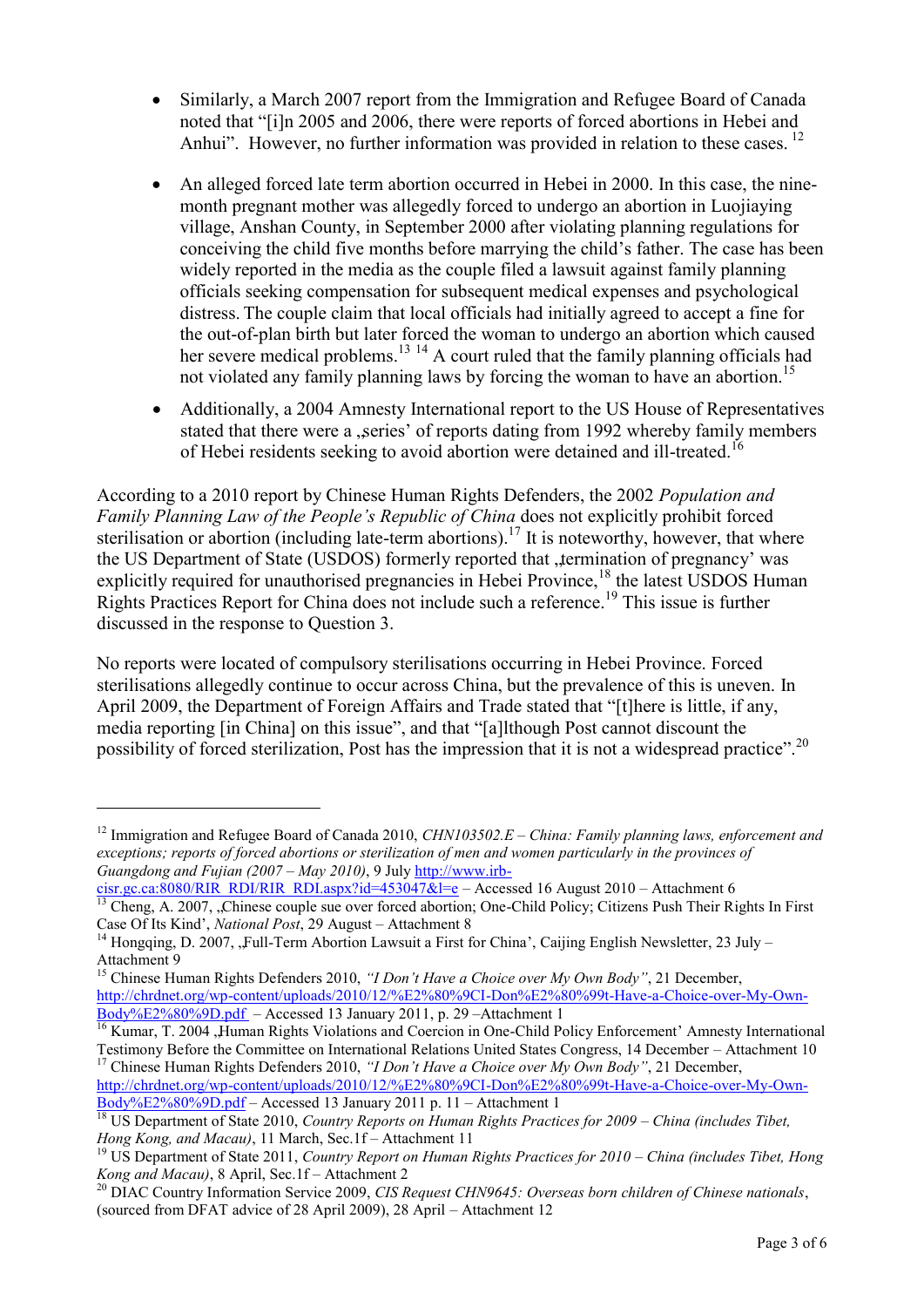In contrast, the 2010 *Freedom in the World Report – China* reports that whilst the practice is less common than in the past, compulsory sterilisations do occur "fairly frequently".<sup>21</sup> The 2010 Chinese Human Rights Defenders report states that forced sterilisations continue to occur but that this occurs unevenly across China:

Women and (less often) men are urged by family planning officials to be sterilized once they have reached their birth quota. Again, the application of forced sterilization is uneven across the country and is dependent upon the discretion of the particular family planning officials. In some cases, officials threaten to withhold a *hukou* for the couple"s child if the mother or father fails to submit to the sterilization procedure. Other times, couples are physically threatened if they refuse. Elsewhere, however, parents can get away with paying fines and bribing officials to avoid being sterilized. Others never have the request made of them at all. If a couple is considered particularly uncooperative, for example refusing to pay a fine or a bribe, or when they find themselves caught up in the local government's campaign to crack down on violators of the policy, then sometimes they are forcibly taken away for the surgery. $22$ 

No references to other forms of punishment, such as household demolition or loss of employment, for breaching family planning rules in Hebei Province were located.

**3. Are Hebei Population and Family Planning implementation details (Promulgated 14 September 2004, Effective 1 November 2004) and Hebei Population and Family Planning Ordinance (Promulgated 18 July 2003, Effective 1 October 2003) still current?** 

No conclusive information was located as to whether these regulations have already sunset or been superseded.

With the introduction of national family legislation in 2002, provinces were required "in principle" to revise and amend their family planning regulations to reflect the new laws.<sup>23</sup> The question refers to a Population and Family Planning Ordinance and implementation details which are dated 2003 and 2004 respectively. Conclusive information as to whether or not Hebei Province has again revised its family planning regulations was not located.

However, a comparison of recent US Department of State (USDOS) reports suggests that an explicit requirement that unregistered pregnancies be terminated may possibly have been removed from Hebei provincial regulations. The USDOS *Report on Human Rights Practices for 2009 – China* stated that Hebei was one of eight provinces in China which explicitly required "termination of pregnancy" if the pregnancy failed to conform with provincial family planning regulations.<sup>24</sup> The equivalent USDOS report for 2010 does not mention Hebei Province, and states that only three provinces still maintain the requirement to terminate unplanned pregnancies. However, no sources were located which explicitly stated that Hebei had removed this requirement to terminate from its family planning regulations.

<sup>21</sup> Freedom House 2010, *Freedom in the World – China (2010)*, June, p. 10,

<http://www.freedomhouse.org/template.cfm?page=22&year=2010&country=7801>– Accessed 31 January 2010 – Attachment 13

<sup>&</sup>lt;sup>22</sup> Chinese Human Rights Defenders 2010, "*I Don't Have a Choice over My Own Body*", 21 December, p. 18, [http://chrdnet.org/wp-content/uploads/2010/12/%E2%80%9CI-Don%E2%80%99t-Have-a-Choice-over-My-Own-](http://chrdnet.org/wp-content/uploads/2010/12/%E2%80%9CI-Don%E2%80%99t-Have-a-Choice-over-My-Own-Body%E2%80%9D.pdf)[Body%E2%80%9D.pdf](http://chrdnet.org/wp-content/uploads/2010/12/%E2%80%9CI-Don%E2%80%99t-Have-a-Choice-over-My-Own-Body%E2%80%9D.pdf) – Accessed 13 January 2011, p. 18 – Attachment 1

<sup>23</sup> Greenhalgh, S. & Winkler, E. 2005, *Governing China's Population: From Leninist to Neoliberal Biopolitics* , Stanford University Press, Stanford, p. 160 – Attachment 14

<sup>24</sup> US Department of State 2010, *Country Reports on Human Rights Practices for 2009 – China (includes Tibet, Hong Kong, and Macau)*, 11 March, Sec.1f – Attachment 11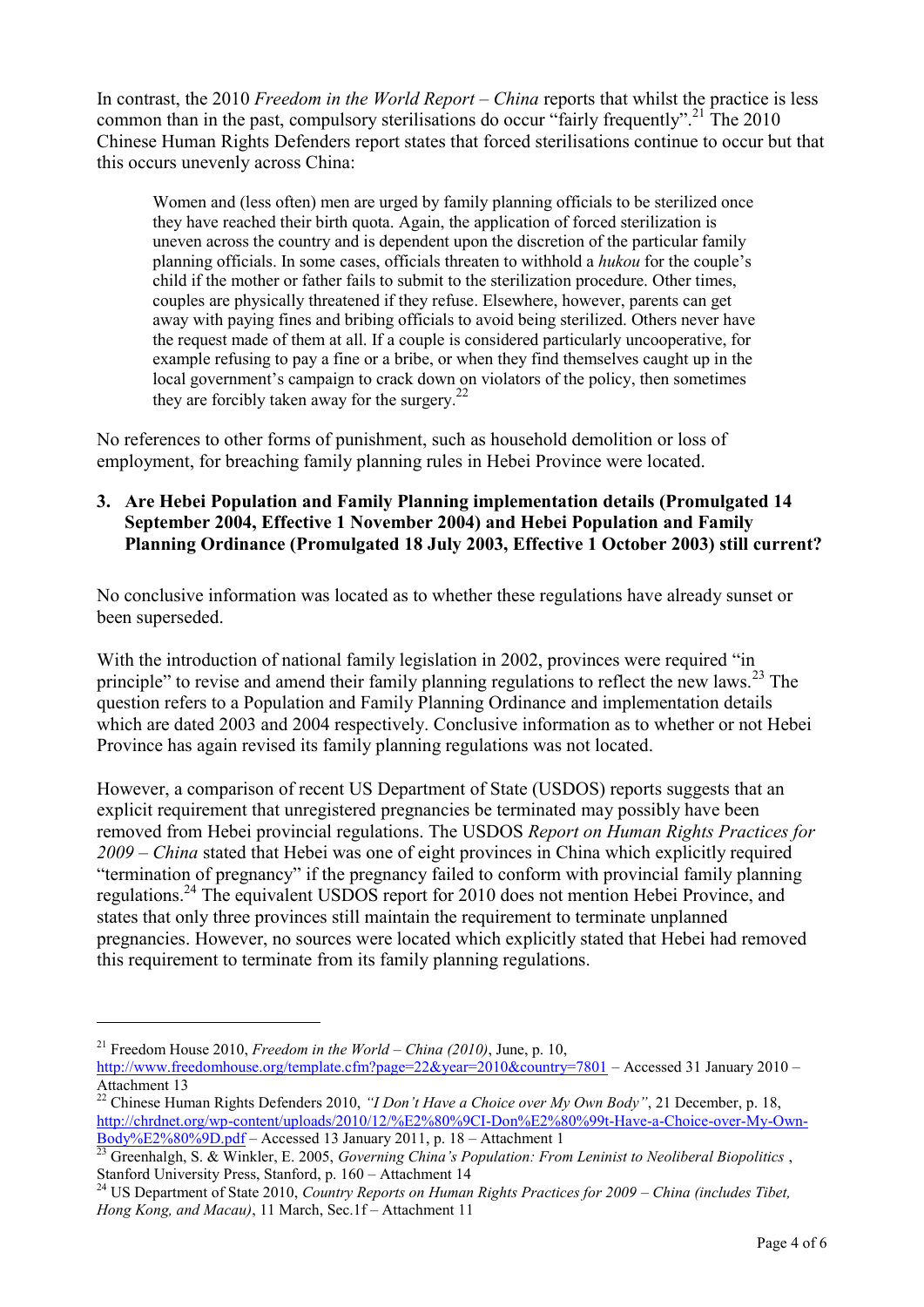Links to English translations of the overarching national *Law of the People's Republ*i*c of China on the Population and Family Planning* were located. <sup>25</sup> <sup>26</sup>

**4. Deleted.** 

## **Attachments**

- 1. Chinese Human Rights Defenders 2010, *"I Don't Have a Choice over My Own Body"*, 21 December, [http://chrdnet.org/wp-content/uploads/2010/12/%E2%80%9CI-](http://chrdnet.org/wp-content/uploads/2010/12/%E2%80%9CI-Don%E2%80%99t-Have-a-Choice-over-My-Own-Body%E2%80%9D.pdf)[Don%E2%80%99t-Have-a-Choice-over-My-Own-Body%E2%80%9D.pdf](http://chrdnet.org/wp-content/uploads/2010/12/%E2%80%9CI-Don%E2%80%99t-Have-a-Choice-over-My-Own-Body%E2%80%9D.pdf) – Accessed 13 January 2011.
- 2. US Department of State 2011, *Country Report on Human Rights Practices China (Includes Tibet, Macau, Hong Kong)*, 8 April.
- 3. "Brides and prejudice in China" 2010, *China Daily*, 23 August. (CISNET China CX247788)
- 4. Population Research Institute 2009, "U.N. Population Fund Targets Minorities in China: New PRI Investigation Reveals the Manchus Are Under Fire, One-Child Policy Rigorously Enforced" *PRI Review*, v.19(4), July/August, Population Research Institute website <http://www.pop.org/content/u-n-population-fund-targets-minorities-in-china-1218> – Accessed 27 April 2011.
- 5. Department of Foreign Affairs and Trade 2007, *DFAT Report 604 RRT Information Request: CHN31325*, 19 February.
- 6. Immigration and Refugee Board of Canada 2010, *CHN103502.E – China: Family planning laws, enforcement and exceptions; reports of forced abortions or sterilization of men and women particularily in the provinces of Guangdong and Fujian (2007 – May 2010)*, 9 July [http://www.irb-cisr.gc.ca:8080/RIR\\_RDI/RIR\\_RDI.aspx?id=453047&l=e](http://www.irb-cisr.gc.ca:8080/RIR_RDI/RIR_RDI.aspx?id=453047&l=e) – Accessed 16 August 2010.
- 7. "Chinese woman forced to abort eight-month foetus" 2010, *Associated Press*, 25 October. (CISNET China – CX251991)
- 8. Cheng, A. 2007, "Chinese couple sue over forced abortion; One-Child Policy; Citizens Push Their Rights In First Case Of Its Kind", *National Post*, 29 August. (FACTIVA)
- 9. Hongqing, D. 2007, "Full-Term Abortion Lawsuit a First for China', Caijing English Newsletter, 23 July. (FACTIVA)
- 10. Kumar, T. 2004 , Human Rights Violations and Coercion in One-Child Policy Enforcement' Amnesty International Testimony Before the Committee on International Relations United States Congress, 14 December. (CISNET China – CX146253)
- 11. US Department of State 2010, *Country Reports on Human Rights Practices for 2009 – China (includes Tibet, Hong Kong, and Macau)*, 11 March.

<sup>&</sup>lt;sup>25</sup> Population and Family Planning Law of the People's Republic of China (Promulgated 29 December 2001, Effective 1 September 2002), Chinese Government's official web portal [http://english.gov.cn/laws/2005-](http://english.gov.cn/laws/2005-10/11/content_75954.htm) [10/11/content\\_75954.htm –](http://english.gov.cn/laws/2005-10/11/content_75954.htm) Accessed 2 April 2007 – Attachment 19

<sup>&</sup>lt;sup>26</sup> Winckler, E. 2002, "People's Republic of China Law on Population and Birth Planning (Documents)' *Population and Development Review*, Vol. 28, No. 3 – Attachment 20